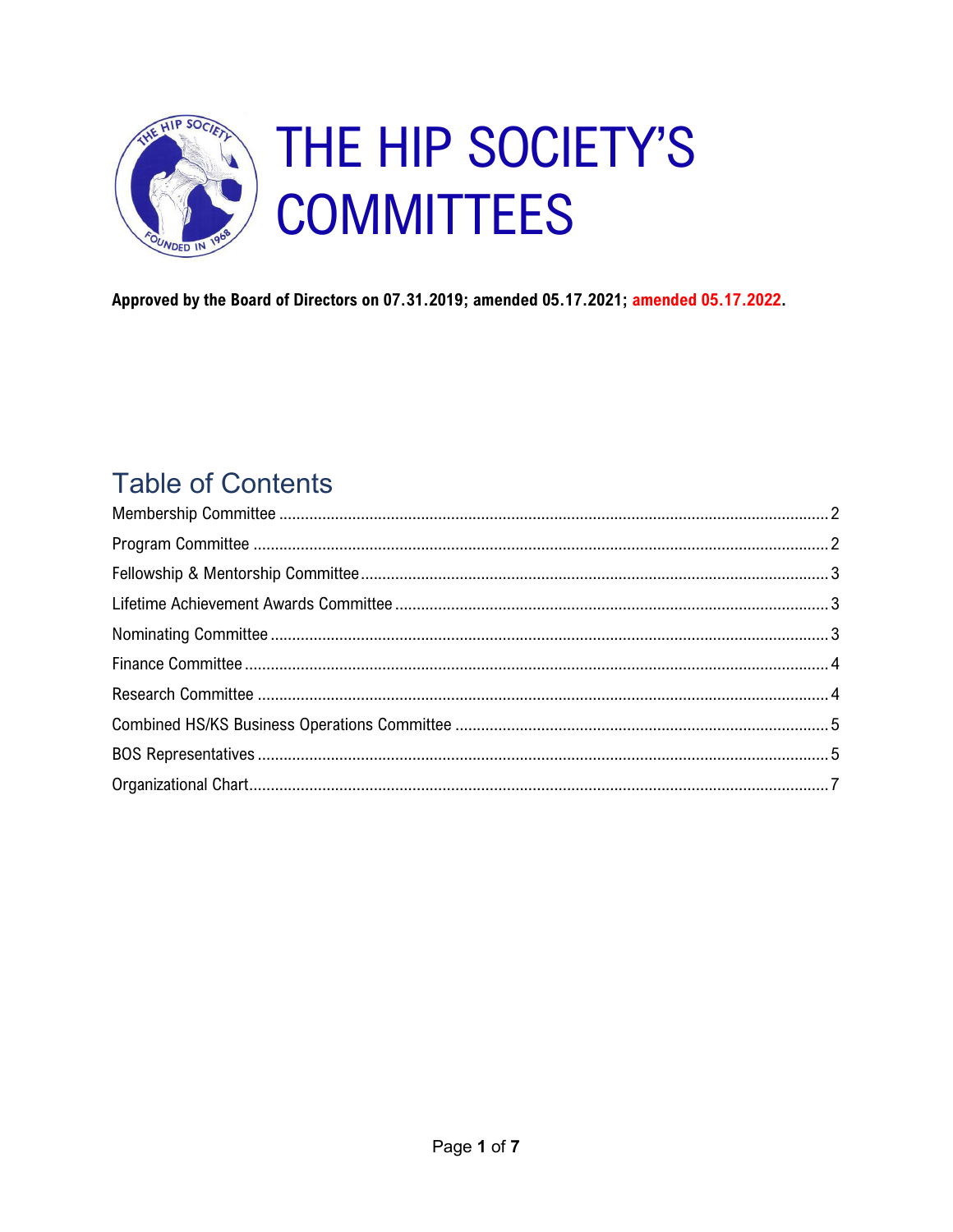## <span id="page-1-0"></span>Membership Committee

**Charges**: The Membership Committee is responsible for establishing and implementing goals for selection and retention of members. Members support the founding vision of The Hip Society to be a premier academic closed-membership organization that leads in the discovery and dissemination of knowledge related to disorders of the hip. The Committee reviews membership applications and recommends candidates to the Board of Directors according to the established membership cycle, policies and procedures.

**Composition**: This committee shall consist of no less than five (5) Active, Senior, Adjunct, or Senior Adjunct Members. The Incoming Third Vice-President, immediately upon election, shall appoint a Member whose term of service shall begin immediately upon appointment.

The Chair of the committee shall be the Membership Committee member in his/her fourth year on the committee, and shall serve a one (1) year term as Chair, and will remain on the committee for one (1) year term as a Past Chair.

**Reporting relationship**: The Membership reports directly to the Board of Directors.

**Term of office:** The term of appointment shall be five (5) years. The term begins and ends at the conclusion of the Summer Meeting.

**Maximum terms:** One.

### <span id="page-1-1"></span>Program Committee

**Charges**: The Program Committee is responsible for reviewing manuscripts submitted for The Hip Society's scientific awards, and selecting winners according to the process outlined in the Society's Policies and Procedures. The Chair of the Program Committee, together with President, designs the scientific content of the Society's Summer (Closed) Meeting. In close coordination and partnership with The Knee Society, the Chair and the President also design the scientific content of the Society's Winter (Open) Meeting. The Chair may seek input and assistance from the full committee as needed.

**Composition**: This committee shall consist of no less than five (5) Active, Senior, Adjunct, or Senior Adjunct Members. The Incoming Third Vice-President, immediately upon election, shall appoint a Member whose term of service shall begin at the following Winter (Open) Meeting. A slotted advisory seat on the committee is reserved for an Adjunct or Senior Adjunct Member who is appointed by President for a non-renewable three (3) year term.

The Chair of the committee shall be the Program Committee member in his/her fourth year on the committee, and shall serve a one (1) year term as Chair, and will remain on the committee for one (1) year term as a Past Chair. The Chair is also the guest editor of the Society's Journal.

**Reporting relationship**: The Program Committee shall report directly to the Board.

**Term of Office**: The term of appointment shall be five (5) years. The term begins and ends at the conclusion of the Winter Meeting.

**Maximum Terms**: One.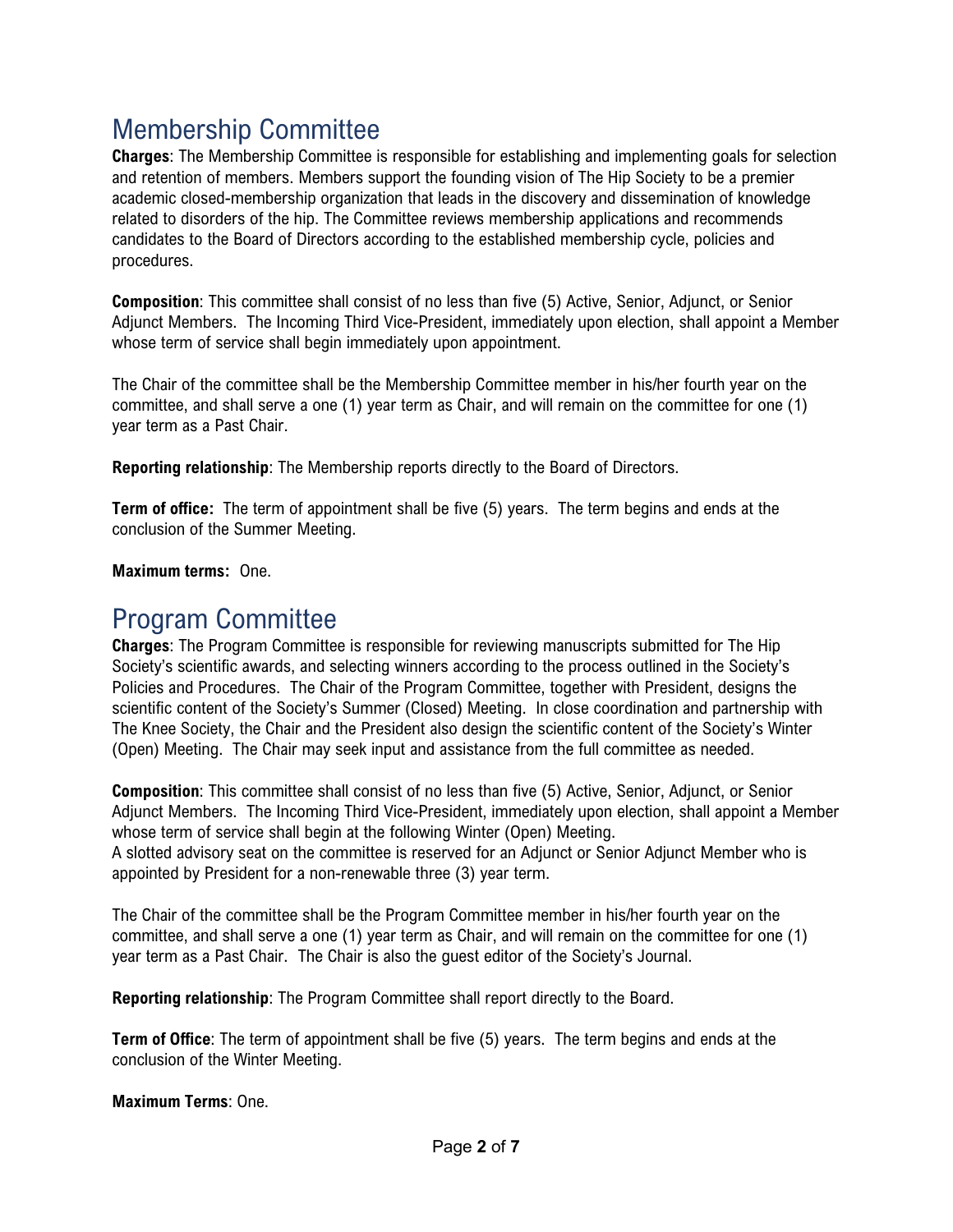## <span id="page-2-0"></span>Fellowship & Mentorship Committee

**Charges:** Develop, plan, promote and provide oversight of The Hip Society's Rothman-Ranawat Traveling Fellowship. Review prospective Fellow applications, develop, enhance, and maintain best practices for host sites. Build world-wide awareness of the program. Maintain the biennial commitment to the British Hip Society by selecting two (2) North American Fellows to travel to the UK in even years. Perform an annual review of the traveling Fellowship Programs to determine the value of the program, and to provide recommendations for enhancements to the Board.

**Composition:** The Committee shall consist of three (3) members: Chair, Chair-Elect, and Member. The Board of Directors appoints the first Chair.

Eligible members of The Hip Society interested in serving on this committee shall apply through an open application process, in August, and shall be selected based on merit by the Nominating Committee, or a special task force, as appointed and directed by the Board.

**Term on Office**: Two (2) years in each position, staggered. The term begins and ends at the conclusion of the Winter Meeting.

<span id="page-2-1"></span>**Maximum terms:** One.

#### Lifetime Achievement Awards Committee

**Charge**: The committee shall select award recipient(s) who have achieved academic excellence and made significant contributions to study of arthritic diseases of the hip, as well as to recognize the accomplishments of the distinguished persons who have created a lasting legacy in this field in accordance with the committee's policies and procedures.

**Composition**: The committee, convened biennially, shall consist of the Presidential Line (President, 1<sup>st</sup>) Vice President,  $2<sup>nd</sup>$  Vice President,  $3<sup>rd</sup>$  Vice President, and the Immediate Past President).

**Reporting relationship**: The Lifetime Achievement Awards Committee shall report directly to the Board.

**Term of Office**: By virtue of the Board position.

**Maximum Terms**: By virtue of the Board position.

#### <span id="page-2-2"></span>Nominating Committee

**Charges**: The Nominating Committee shall prepare a list of nominees for the following positions:

- 1. Third Vice-President (annually)
- 2. Treasurer (every three (3) years)
- 3. Secretary (every three (3) years)
- 4. Member-at-Large (every three (3) years)

The Nominating Committee may recommend nominees for the **Fellowship and Mentorship Committee** positions, at appropriate intervals, and as specified in the Fellowship and Mentorship Committee composition description.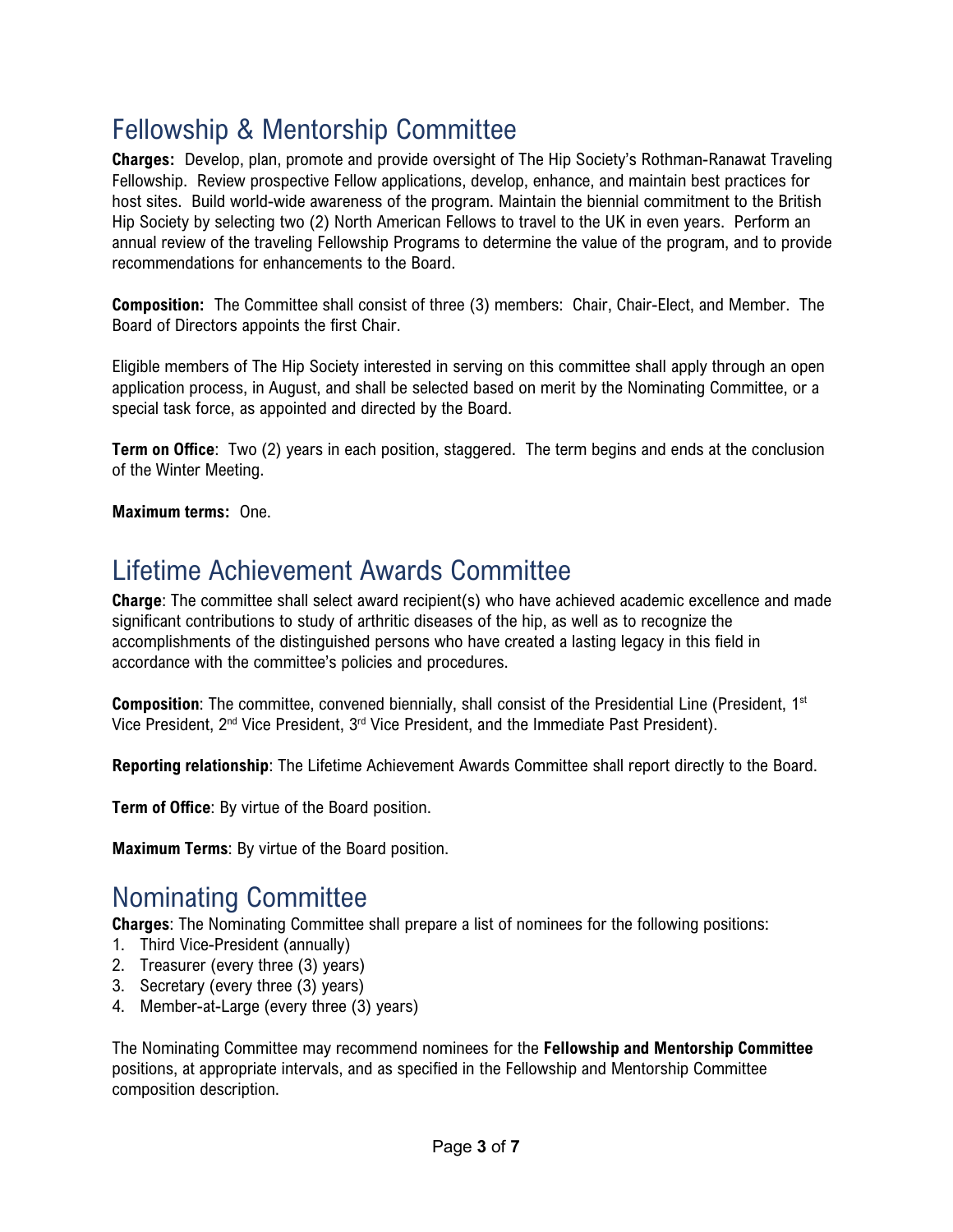The Nominating Committee may recommend nominees for the **Research Committee** positions, at appropriate intervals, and as specified in the Research Committee composition description.

The Nominating Committee shall present all recommendations for approval by the Board at the Summer Meeting, and to the membership at the Member Business Meeting of the Summer Meeting.

**Composition**: The Committee shall consist of three (3) Members. The Chair shall be the Immediate Past President of the Society. Two (2) Committee Members, shall be nominated and elected by a majority vote at the Member Business Meeting of the Winter (Open) Meeting.

**Reporting relationship**: The Nominating Committee reports directly to the Board of Directors.

**Term of Office**: One (1) year beginning immediately upon election.

<span id="page-3-0"></span>**Maximum terms:** Multiple are possible, although no member may serve consecutive terms.

## Finance Committee

**Charge**:

- Development of fiscal policy
- Ensure the implementation by the Society of sound financial management practices
- Ensure the accuracy and validity of the financial and statistical information used by the Board or by external agencies to evaluate the fiscal affairs of the Association.
- Review, quide and monitor the performance of invested funds including endowment, restricted and unrestricted funds.
- Review all organizational expenditures over \$50,000.
- Recommend the Annual Budget to the Board of Directors

**Composition:** The Committee shall consist of the President, the Treasurer, and the Immediate Past President. The Treasurer shall be the chair.

**Reporting relationship**: The Finance Committee reports directly to the Board of Directors.

**Term of Office**: The term of service on the committee shall be by virtue of committee member's Board position.

<span id="page-3-1"></span>**Maximum Terms:** By virtue of committee member's Board position.

### Research Committee

**Charges:** Develop, plan, promote and provide oversight of The Hip Society's research programs. Explore and identify funding options to support The Hip Society's research programs. Initiate and conduct surveys of the general membership regarding subjects of timely and relevant interest. Committee Chair represents The Hip Society on the Tri-Org Research Council (with The Knee Society and AAHKS).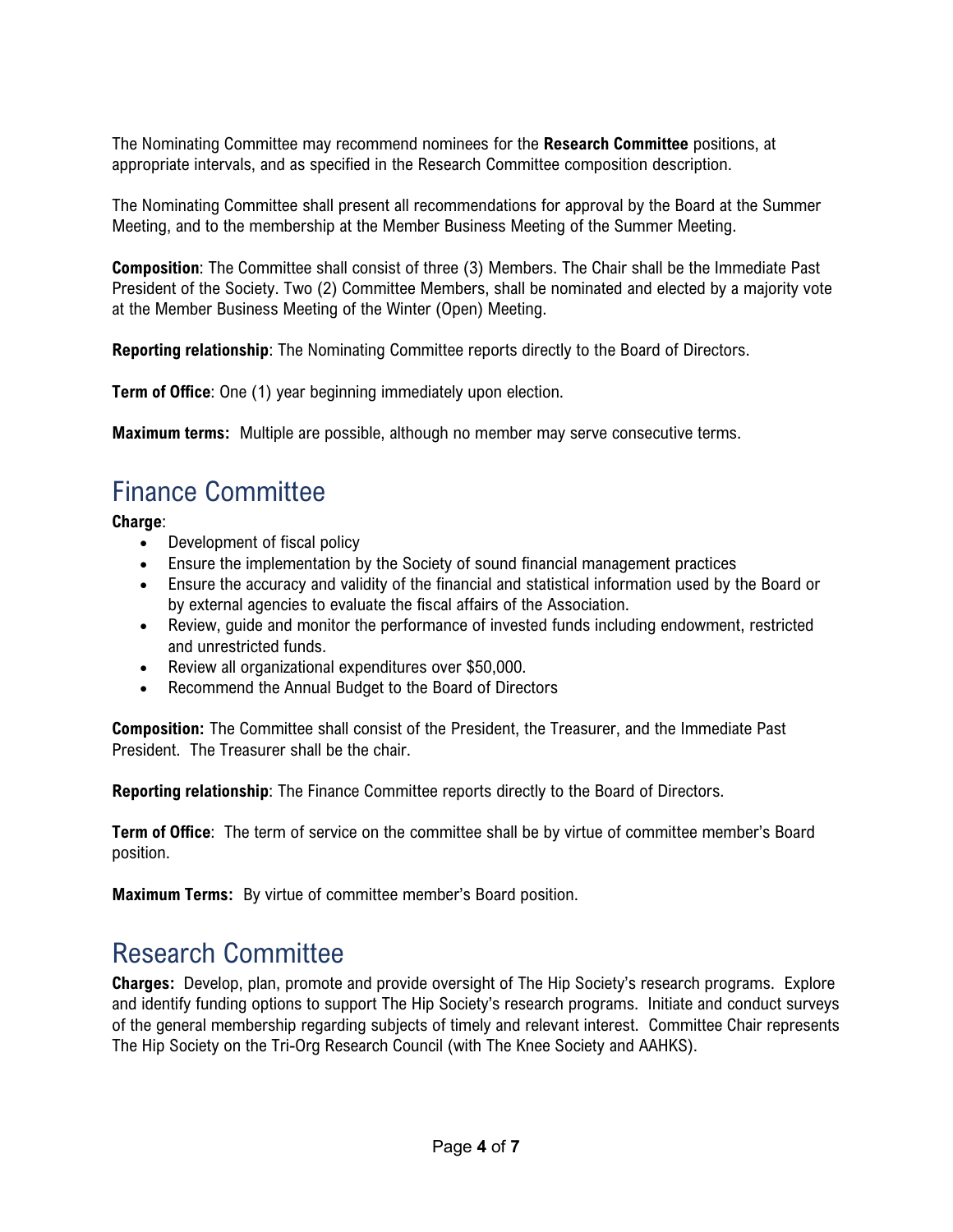**Composition:** The Research Committee shall consist of five (5) members: Chair, Chair-Elect, and three (3) Members, one of whom is the Past Chair of the Committee. The Board of Directors appoints the first Chair.

Eligible members of The Hip Society interested in serving on this committee shall apply through an open application process, in August, and shall be selected based on merit by the Nominating Committee, or a special task force, as appointed and directed by the Board.

**Reporting relationship**: The Research Committee reports directly to the Board of Directors.

**Term on Office**: Three (3) years in each position, staggered. The term begins and ends at the conclusion of the Winter Meeting.

<span id="page-4-0"></span>**Maximum terms:** One.

## Combined HS/KS Business Operations Committee

**Charge:** The Business Operations Committee is responsible for establishing, reviewing and maintaining employee policies and procedures; identifying and implementing best employment practices; providing oversight of the annual performance review process of staff; conducting annual performance review of the Executive Director; reviewing and recommending for Boards' approvals Executive Director and staff compensation and benefits packages; reviewing and monitoring issues of importance and strategic significance relating to the operations of the Societies; and advising the Boards on other matters relating to Societies' operations as assigned to it by the Boards.

**Composition:** This committee shall consist of the sitting Third Vice Presidents and the sitting Treasurers. Upon election, the incoming Third Vice Presidents will also immediately join the Committee. The Committee shall be co-chaired by the Treasurers.

**Reporting relationship:** The Committee reports directly to the Board of The Hip Society and The Knee Society.

**Term of Office:** By virtue of the Board position. Maximum terms: By virtue of the Board position

## <span id="page-4-1"></span>BOS Representatives

**Charge**: Represent The Hip Society and its interests at BOS level. Attend up to two (2) primary BOS meetings each year – NOLC and Fall – with a possible third brief meeting at the Annual Meeting. Communication among BOS members will be fostered through a list serve. BOS representatives will be the primary first contact for such communications and will advise the Board on an appropriate response.

**Composition**: BOS shall have three (3) representatives from each member specialty society. The Hip Society shall charge the Immediate Past President to be a Presidential Line representative on the BOS and a Member-at-Large to be a representative on the BOS. The Executive Director shall be its third representative.

**Reporting relationship**: BOS representatives will report to the Board of Directors.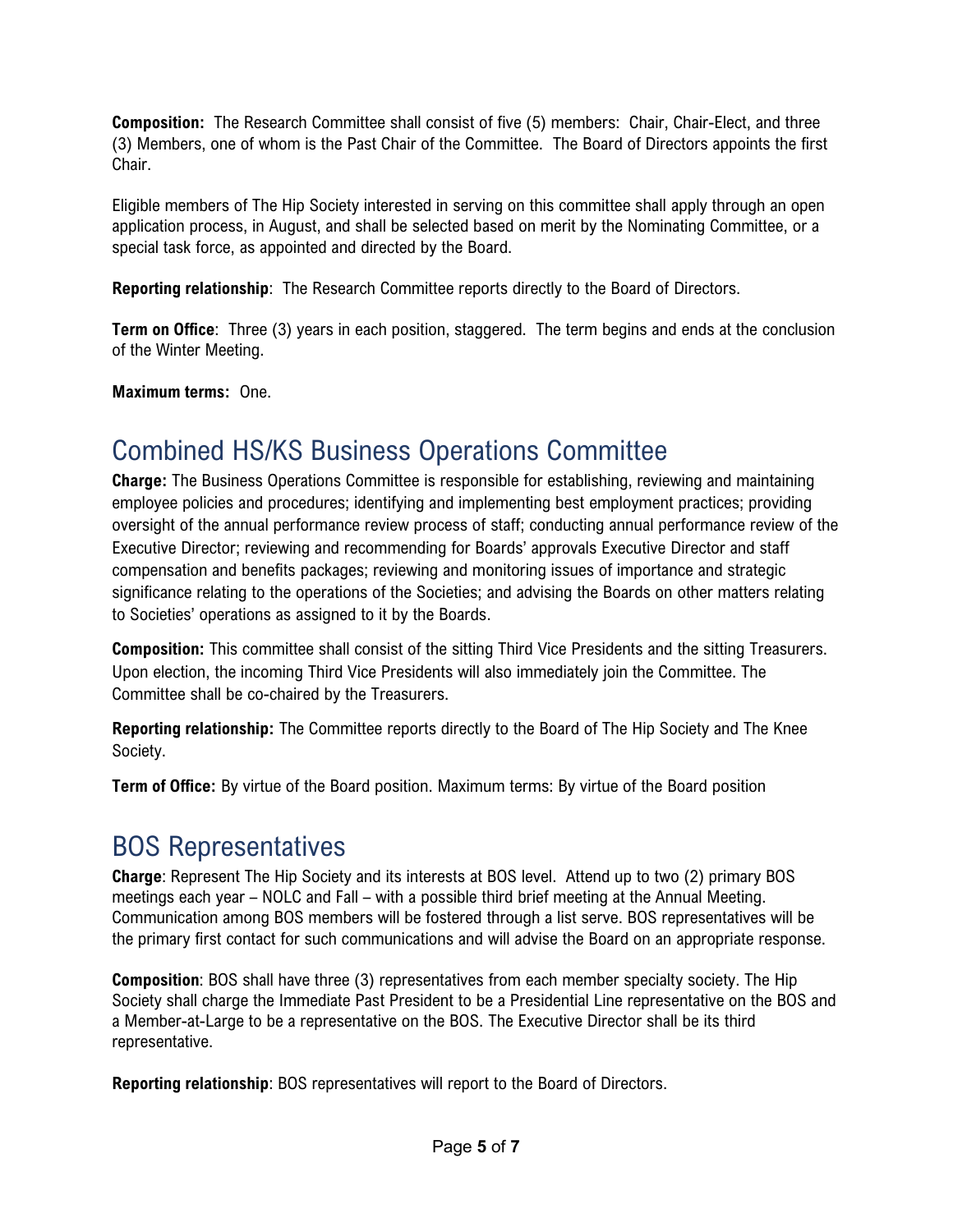**Term of Office**: The terms of a BOS representative shall be by virtue of representatives' Board positions, or as determined by the Board of Directors.

**Maximum terms:** At the discretion of the Board of Directors.

# # #